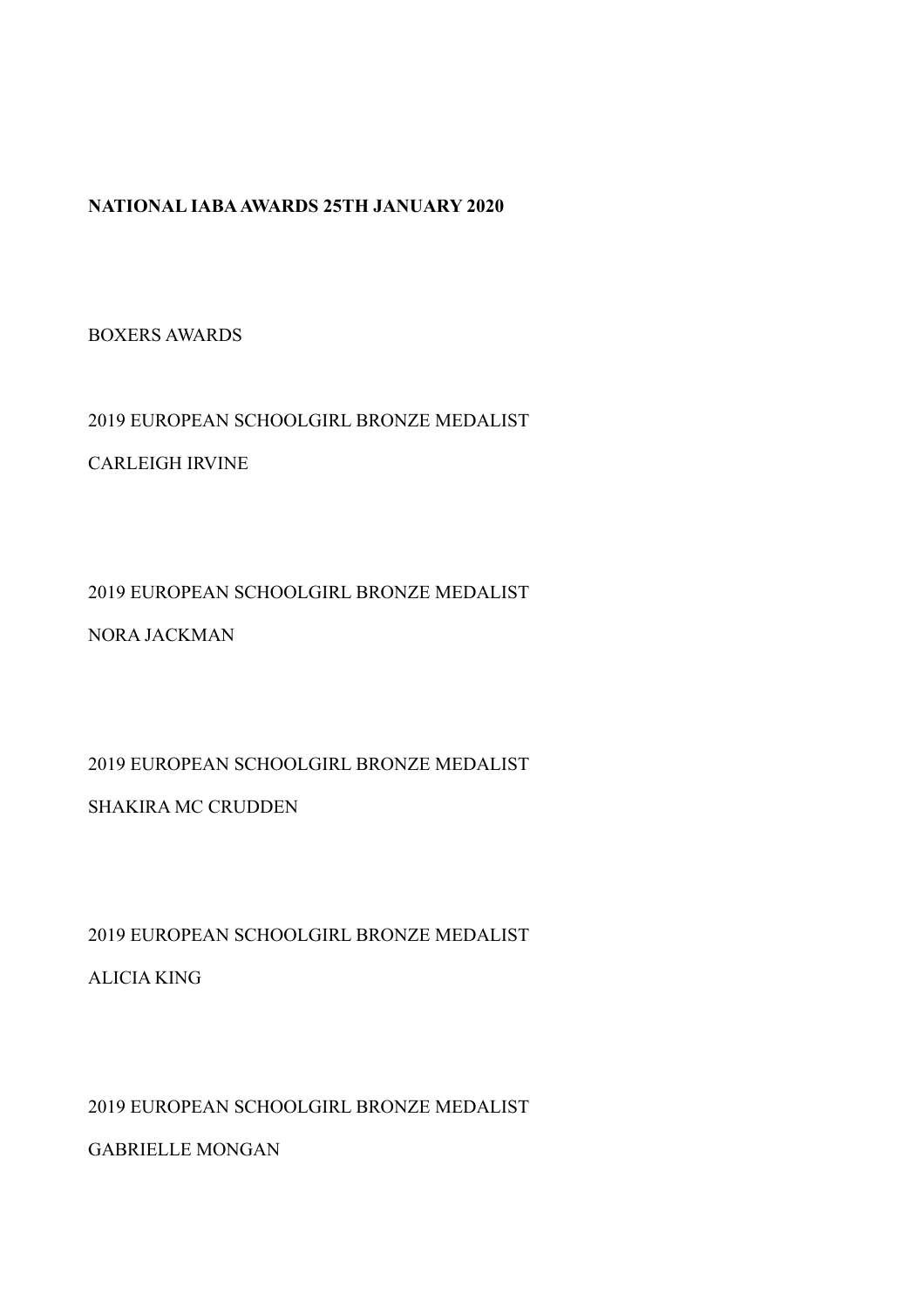#### 2019 EUROPEAN SCHOOLGIRL BRONZE MEDALIST

#### CARLAGH PEAKE

2019 EUROPEAN SCHOOLGIRL SLIVER MEDALIST KATIE O'KEEFFE

## 2019 EUROPEAN SCHOOLGIRL SILVER MEDALIST

ESTHER LAMBE

## 2019 EUROPEAN SCHOOLGIRL SILVER MEDALIST

#### GEORGIA DUNNE MCGOVERN

#### 2019 EUROPEAN SCHOOLGIRL SILVER MEDALIST

AVA ROSE HENRY LYNDON

2019 SCHOOLGIRL GOLD MEDALIST

CAOIMHE KINSELLA

2019 EUROPEAN SCHOOLBOY BRONZE MEDALIST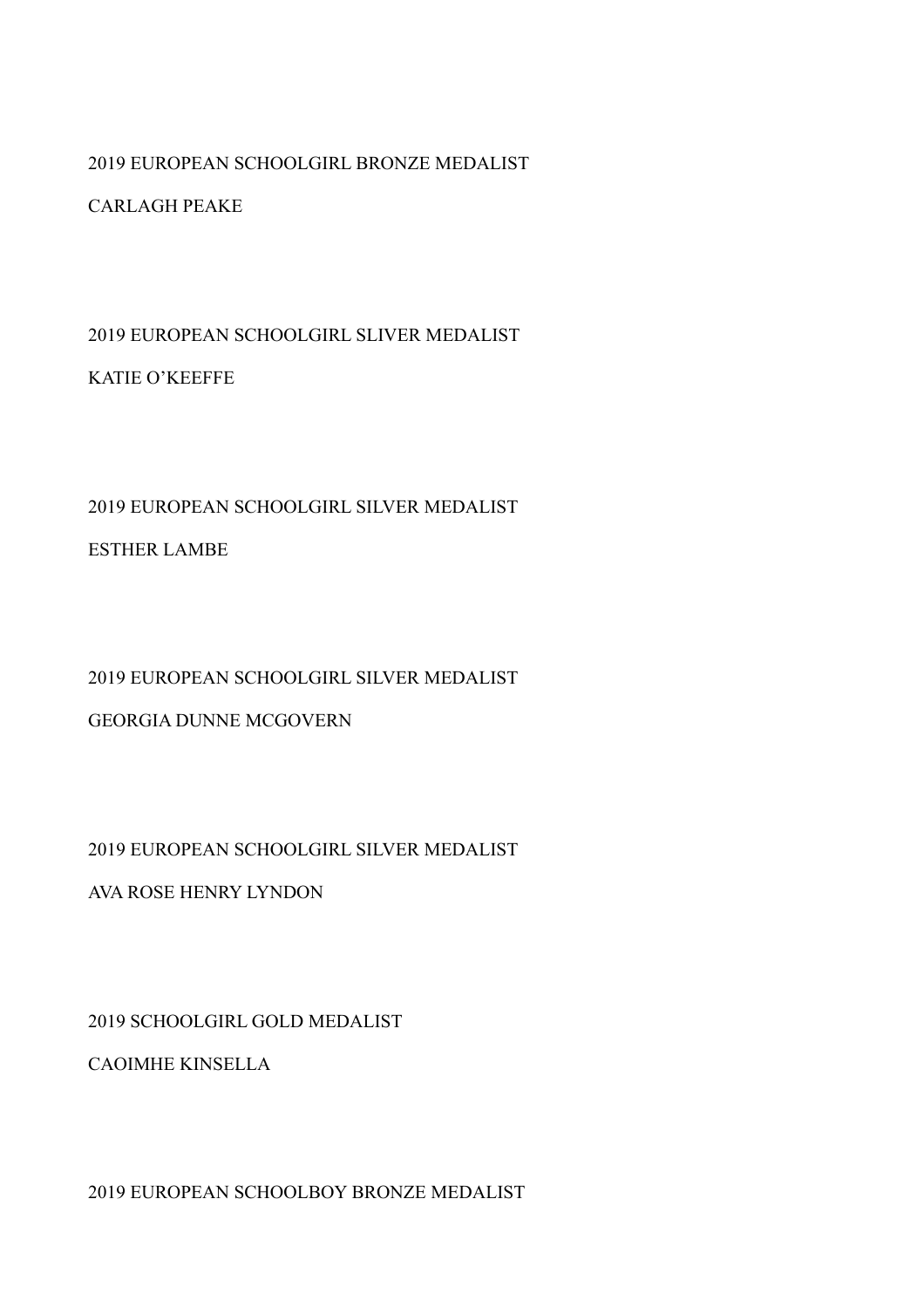#### ROY FARRELLY COLGAN

2019 EUROPEAN SCHOOLBOY BRONZE MEDALIST

LAURENCE CONNORS

2019 EUROPEAN SCHOOLBOY BRONZE MEDALIST THOMAS WARD

2019 EUROPEAN SCHOOLBOY BRONZE MEDALIST

CAOLAN DEVLIN

2019 EUROPEAN SCHOOLBOY SILVER MEDALIST SEAN TYNDALL

2019 EUROPEAN SCHOOLBOY SILVER MEDALIST MICHAEL MC CARTHY

2019 EUROPEAN SCHOOLBOY GOLD MEDALIST

ADAM OLANIYA

2019 EUROPEAN JUNIOR BRONZE MEDALIST ROBYN KELLY

2019 EUROPEAN JUNIOR BRONZE MEDALIST AALIYAH BUTLER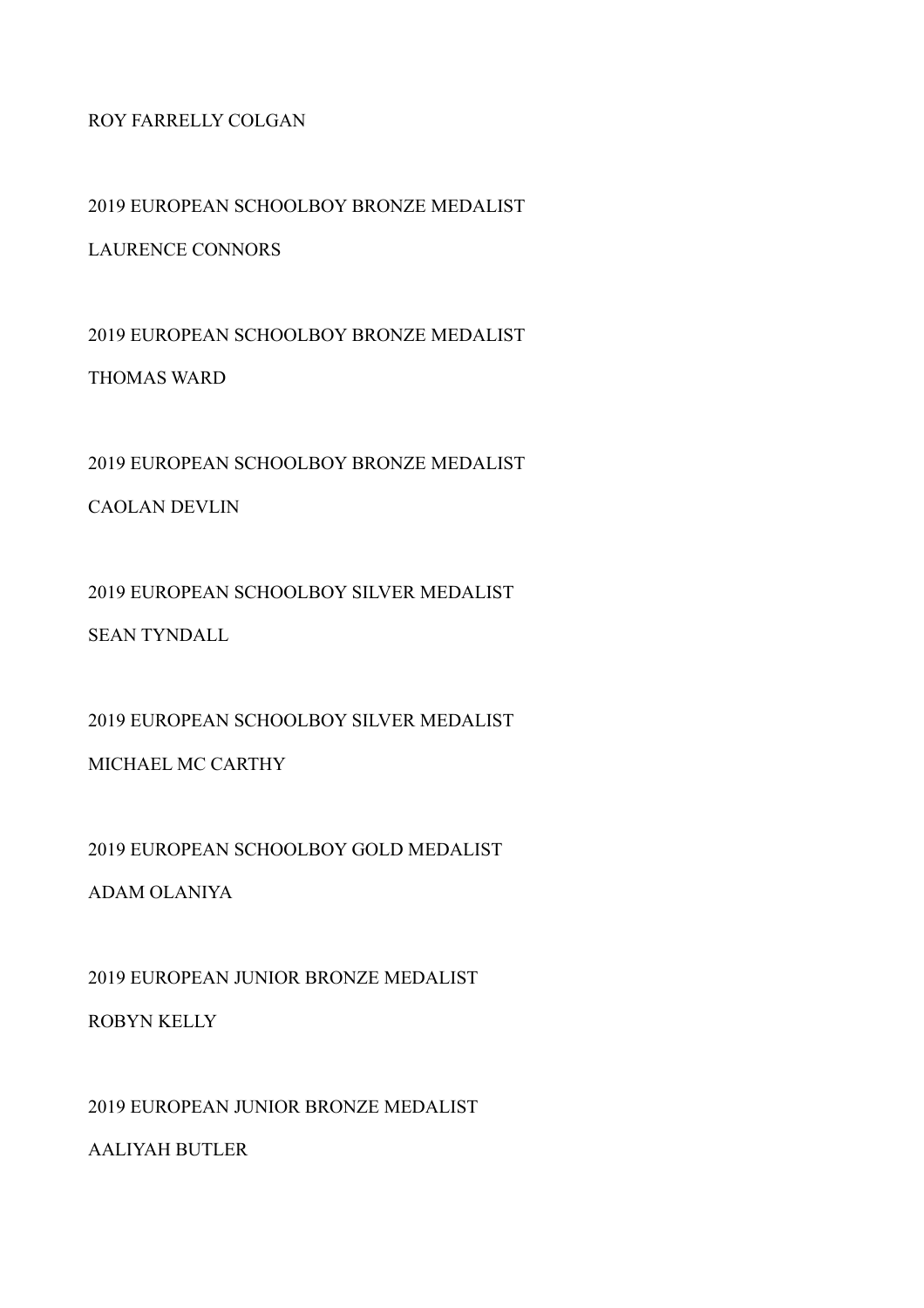## 2019 EUROPEAN JUNIOR BRONZE MEDALIST TIEGAN FARRELL

2019 EUROPEAN JUNIOR BRONZE MEDALIST DEARBHLA TINNELLY

2019 EUROPEAN JUNIOR SILVER MEDALIST WINNIE MC DONAGH

2019 EUROPEAN JUNIOR GOLD MEDALIST CHLOE GABRIEL

2019 EUROPEAN JUNIOR BRONZE MEDALIST

MARTIN MC CULLOUGH

2019 EUROPEAN JUNIOR GOLD MEDALIST

MICHAEL DONOGHUE

2019 EUROPEAN JUNIOR BRONZE MEDALIST TAYLOR GUINEY

2019 EUROPEAN YOUTH BRONZE MEDALIST

DAINA MOOREHOUSE

2019 EUROPEAN YOUTH BRONZE MEDALIST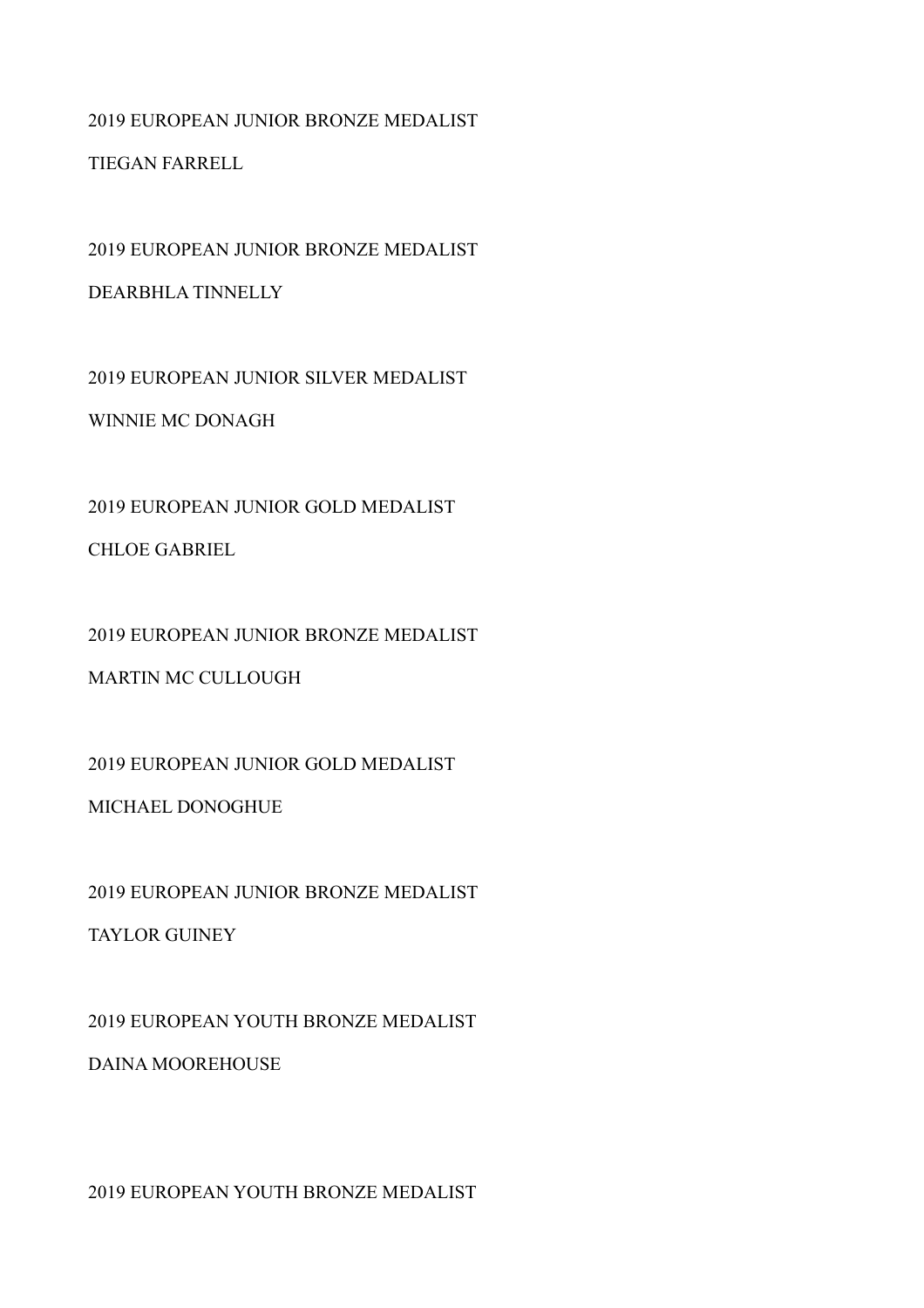#### LEAH GALLEN

2019 EUROPEAN YOUTH BRONZE MEDALIST

LISA O'ROURKE

2019 EUROPEAN YOUTH GOLD MEDALIST NIAMH FAY

2019 EUROPEAN GAMES BRONZE MEDALIST

GRAINNE WALSH

2019 EUROPEAN GAMES SILVER MEDALIST

MICHAELA WALSH

2019 EUROPEAN GAMES SILVER MEDALIST

KELLIE HARRINGTON

2019 EUROPEAN MEN'S ELITE BRONZE MEDALIST

MICHAEL NEVIN

2019 EUROPEAN MEN'S ELITE BRONZE MEDALIST

REGAN BUCKLEY

2019 EUROPEAN MEN'S ELITE GOLD MEDALIST

KURT WALKER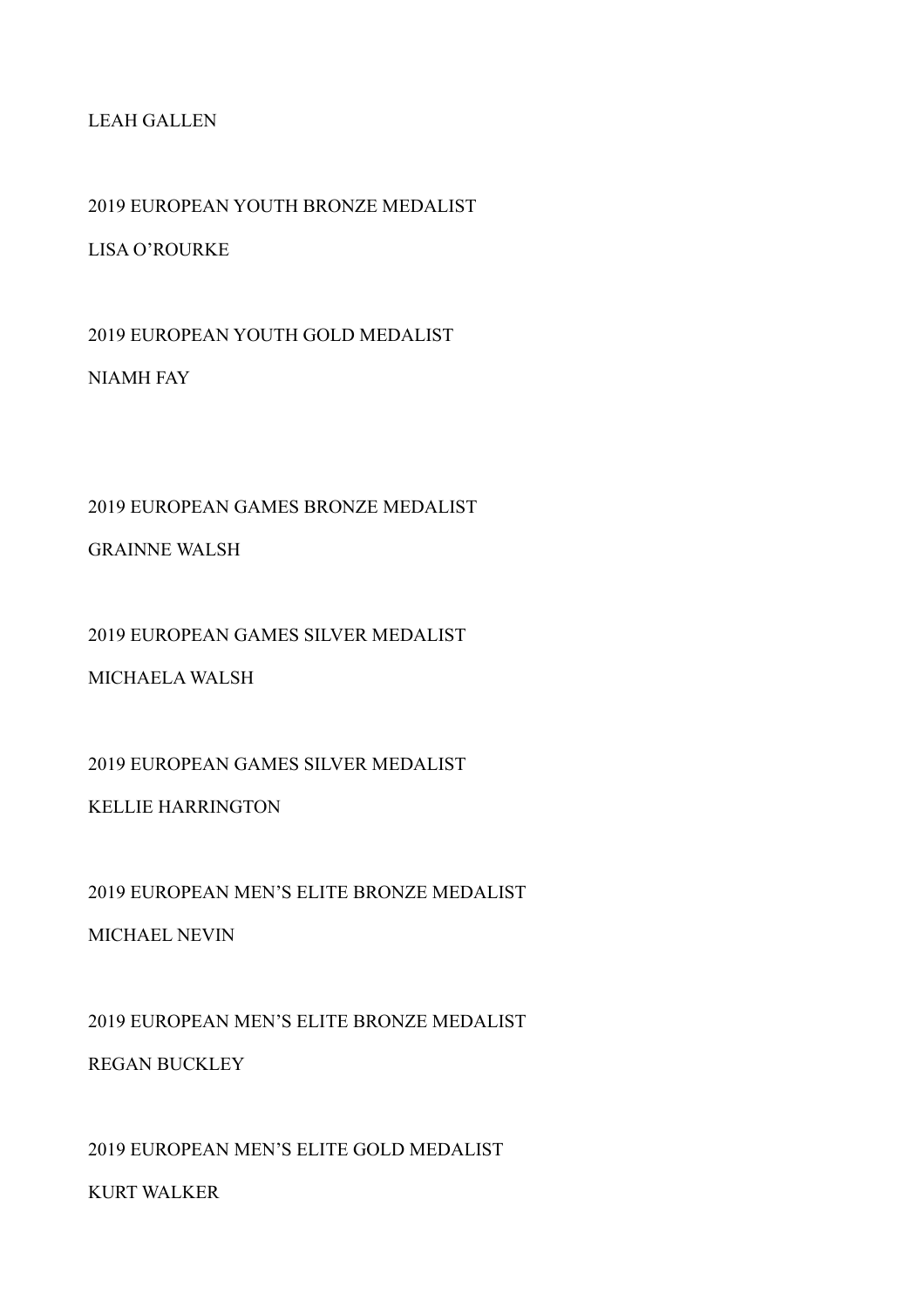#### 2019 EUROPEAN U22 GOLD MEDALIST

2019 EUROPEAN ELITE WOMEN'S BRONZE MEDALIST

AMY BROADHURST

2019 EUROPEAN ELITE WOMEN'S GOLD MEDALIST AOIFE O'ROURKE

2019 BEST ELITE MALE

JUDE GALLAGHER

2019 BEST ELITE FEMALE

DAINA MOORHOUSE

2019 BEST SENIOR

MATTHEW MCCOLE

2019 CLUB OF THE YEAR

OLYMPIC MULLINGAR

2019 REF/JUDGE OF THE YEAR

LOCKY GANNON

2019 HALL OF FAME AWARD

SEAN CROWLEY